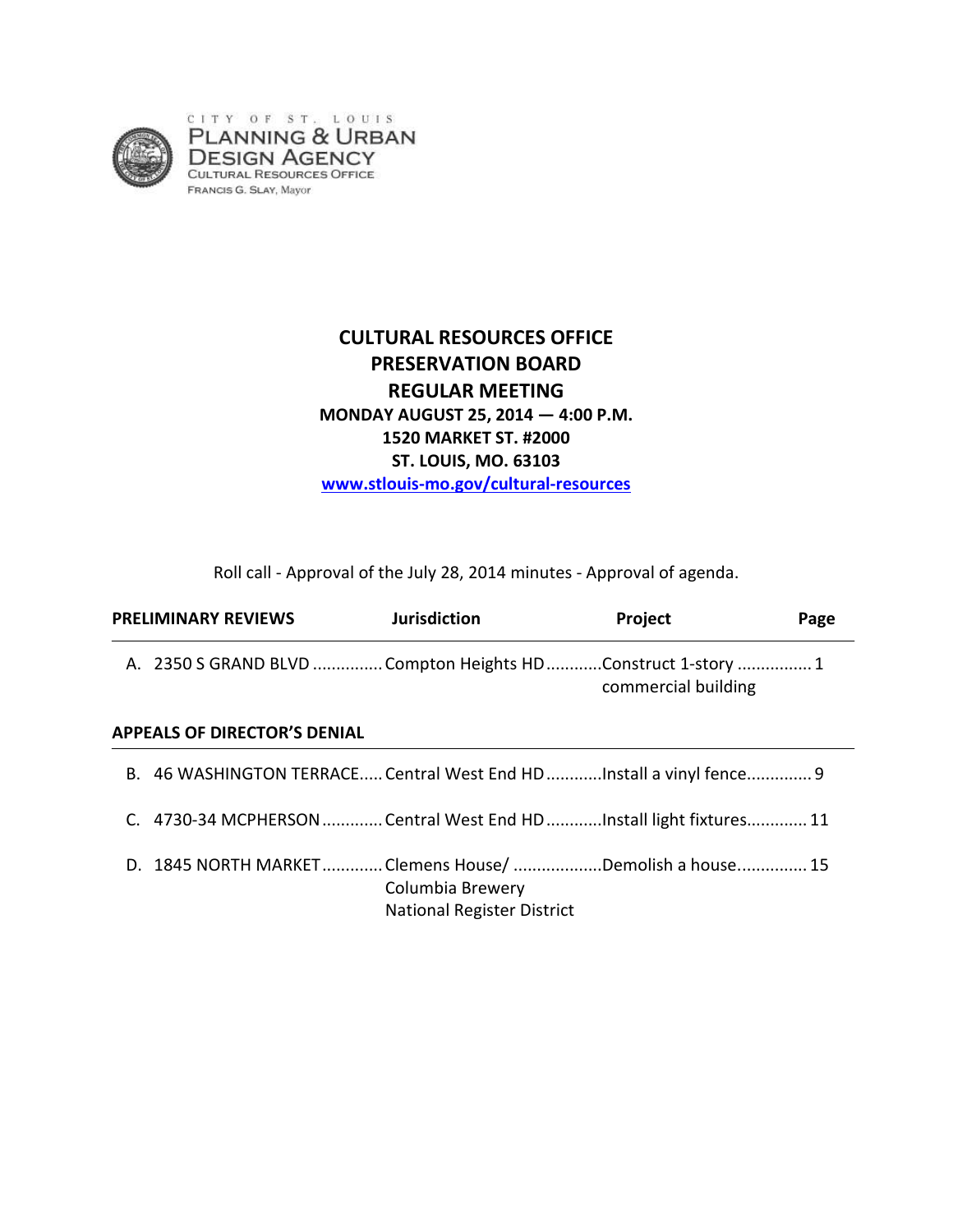

CITY OF ST. LOUIS PLANNING & URBAN **DESIGN AGENCY** CULTURAL RESOURCES OFFICE FRANCIS G. SLAY, Mayor

**A.** 

| DATE:         | August 25, 2014                                               |
|---------------|---------------------------------------------------------------|
| ADDRESS:      | 2350 South Grand Blvd.                                        |
| ITEM:         | Preliminary Review: New construction, single-story commercial |
| JURISDICTION: | Compton Hill Local Historic District - Ward 8                 |
| STAFF:        | Bob Bettis, Cultural Resources Office                         |



**2350 SOUTH GRAND** 

### **APPLICANT:**  Richard Robinson

### **RECOMMENDATION:**

That the Preservation Board grant preliminary approval to this proposal for new construction, with the stipulation that final plans and exterior details will be reviewed and approved by the Cultural Resources Office to ensure compliance with the district standards.

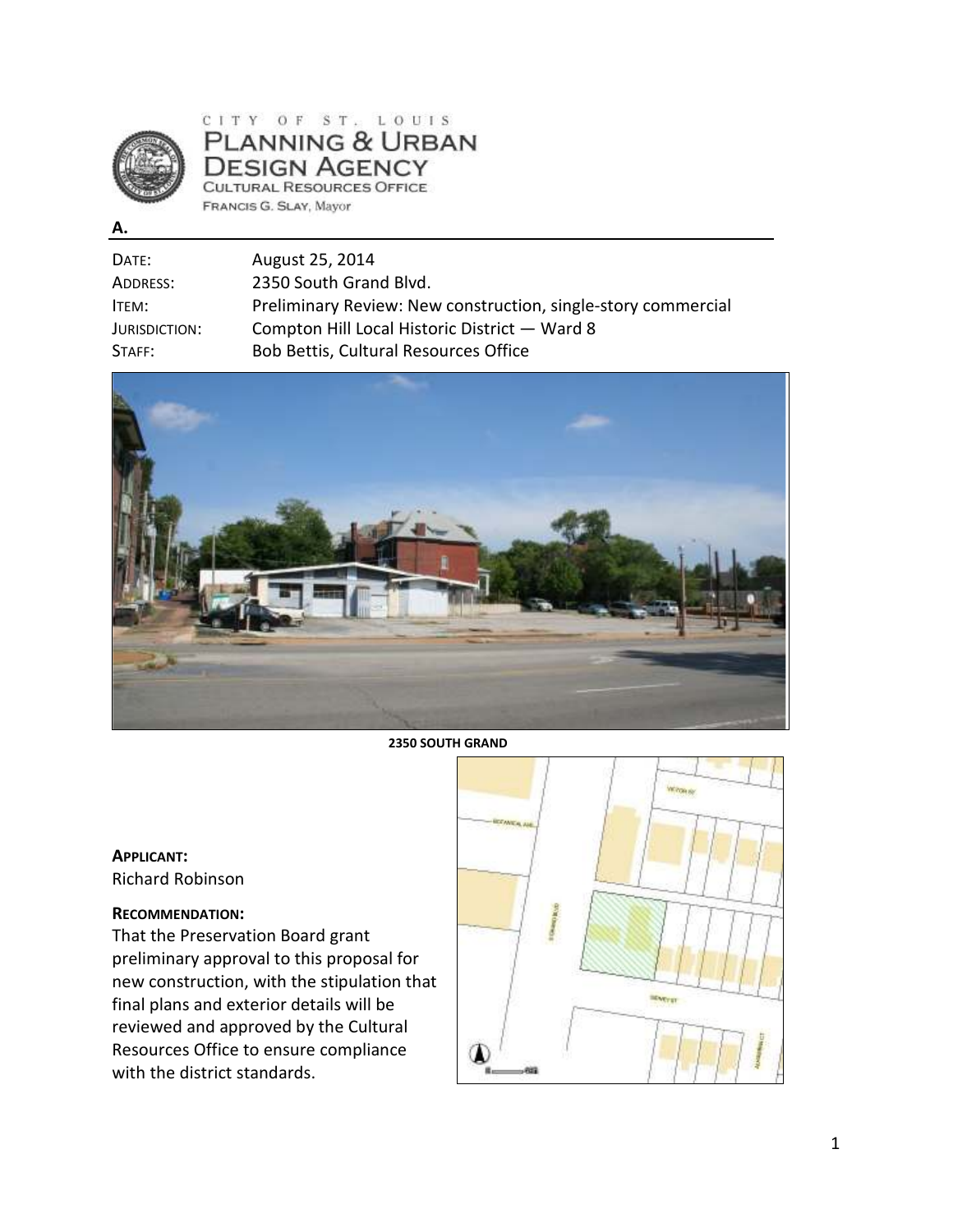### **THE PROPOSAL:**

The applicant proposes to demolish a vacant 1960's gas station and replace it with a singlestory commercial building.

### **RELEVANT LEGISLATION:**

Excerpt from Compton Hill Historic District Ordinance #57702:

C. Demolition and Removals

1. No building or structure in the district shall be demolished, and no permit shall be issued for the demolition of any such building or structure, unless the Landmarks and Urban Design Commission shall find either that the building or structure is in such a state of deterioration and disrepair as to make rehabilitation impossible unless such rehabilitation is found economically unfeasible or the building or structure is architecturally inconsistent with other structures to such an extent that it detracts from the historic character of the neighborhood.

2. Except for substitution of deteriorated materials as provided in these standards, no original architectural detail or ancillary structure shall be removed.

3. The Landmarks and Urban Design Commission shall be the final decision - makers concerning demolition and removals.

**The proposed building to be demolished is a 1960s service station, its construction far later than the Compton Hill districts period of significance, and is considered to be non-contributing to the district. While Midcentury Modern designs are undergoing evaluation for National Register eligibility, this service station was one of many standard designs for service stations constructed throughout the City. The demolition of this building will not affect the overall context of the street or the overall integrity of the Compton Hill Local Historic District.**

### D. Scale, Size and Proportion

All new and rehabilitated structures shall complement the height, scale and proportion of adjacent buildings.

**Partly complies. The majority of historic commercial buildings along this stretch of South Grand are three- and two-stories in height. Location of the new building at the street and its higher massing at the corner will augment the smaller scale of the design. Although the new construction will only be a single story, its design references historic details in the surrounding area with a decorative cornice, glazed storefront bays and most importantly, four brick elevations.** 

## E. Location, Spacing and Setback

Location and spacing of new or reconstructed buildings shall be consistent with the existing patterns in the neighborhood respecting depth of front yards, width of buildings and width of side yards. If there is a uniform setback on a block, new buildings shall be positioned along such setback.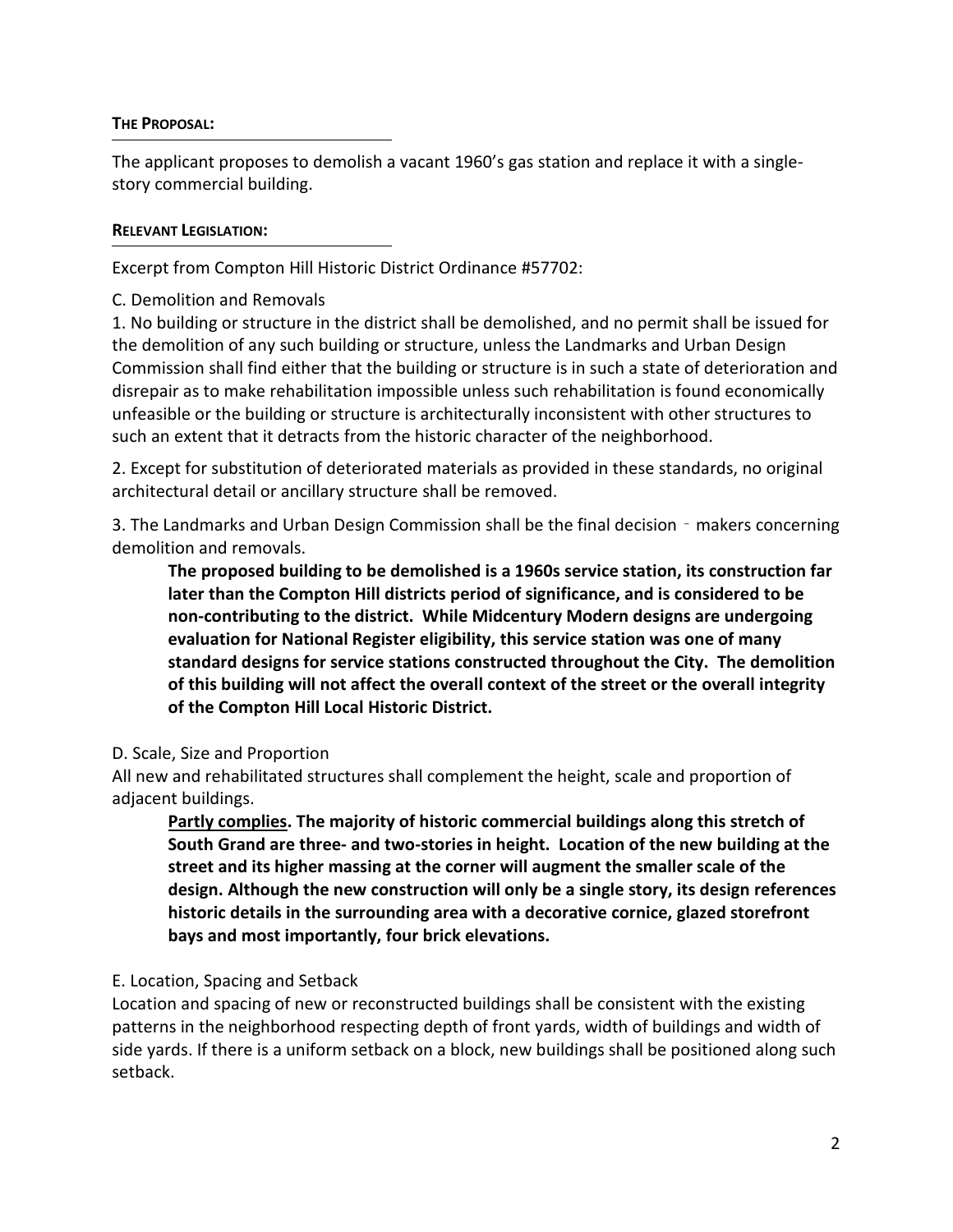## **Complies. The proposed building will have a setback similar to existing historic buildings along South Grand.**

### F. Exterior Materials

1. Materials for new or rehabilitated structures shall be compatible in type, texture and color with the original building material. If the building is new, materials shall be compatible in type, texture and color with the predominant original building materials used in the neighborhood.

## **Complies. The proposed building will be red brick on all four sides.**

2. The use of raw concrete block and imitations or artificial materials are not permitted. Aluminum or other types of siding are permitted only when they are used in the place of wood siding and are similar in detail and design to the original siding. Mill finished aluminum is not permitted. Previously unpainted brick surfaces shall not be painted.

# **Complies. The building will be clad in red brick to match the dominant material in the neighborhood.**

### G. Architectural Detail

1. Architectural details on existing structures shall be maintained in a similar size, detail and material. Where they are badly deteriorated, a similar detail may be substituted.

2. Doors, windows and other openings on rehabilitated structures shall be of the same size and in the same horizontal and vertical style as in the original structures. Exterior shutters, when used, shall be made of wood and shall be of the correct size and shape to fit the entire opening for which they were intended.

3. Storm doors, storm windows, and window frames shall be of wood, color finished material. Mill finished aluminum or similar metal is not permitted.

4. Renovated dormers, towers, porches, balconies or cornices shall be maintained in a similar profile, size and detail as originally constructed. Similar new construction shall complement the design.

5. New ancillary and satellite structures shall conform in design to the architectural style of the period in which the principal structure was built.

6. New gutters and downspouts shall be of copper or other color finished or painted material. Awnings and canopies where visible from the street are not generally appropriate, but when approved shall be of canvas or canvas-like material.

### **Not applicable.**

### H. Roof Shape and Material

1. In neighborhoods in which a roof shape, angles and lines are dominant, new or renovated structures shall conform to such shape, angles and lines.

**Complies. The proposed new construction will have a flat roof as in keeping with the dominant roof shapes along South Grand.**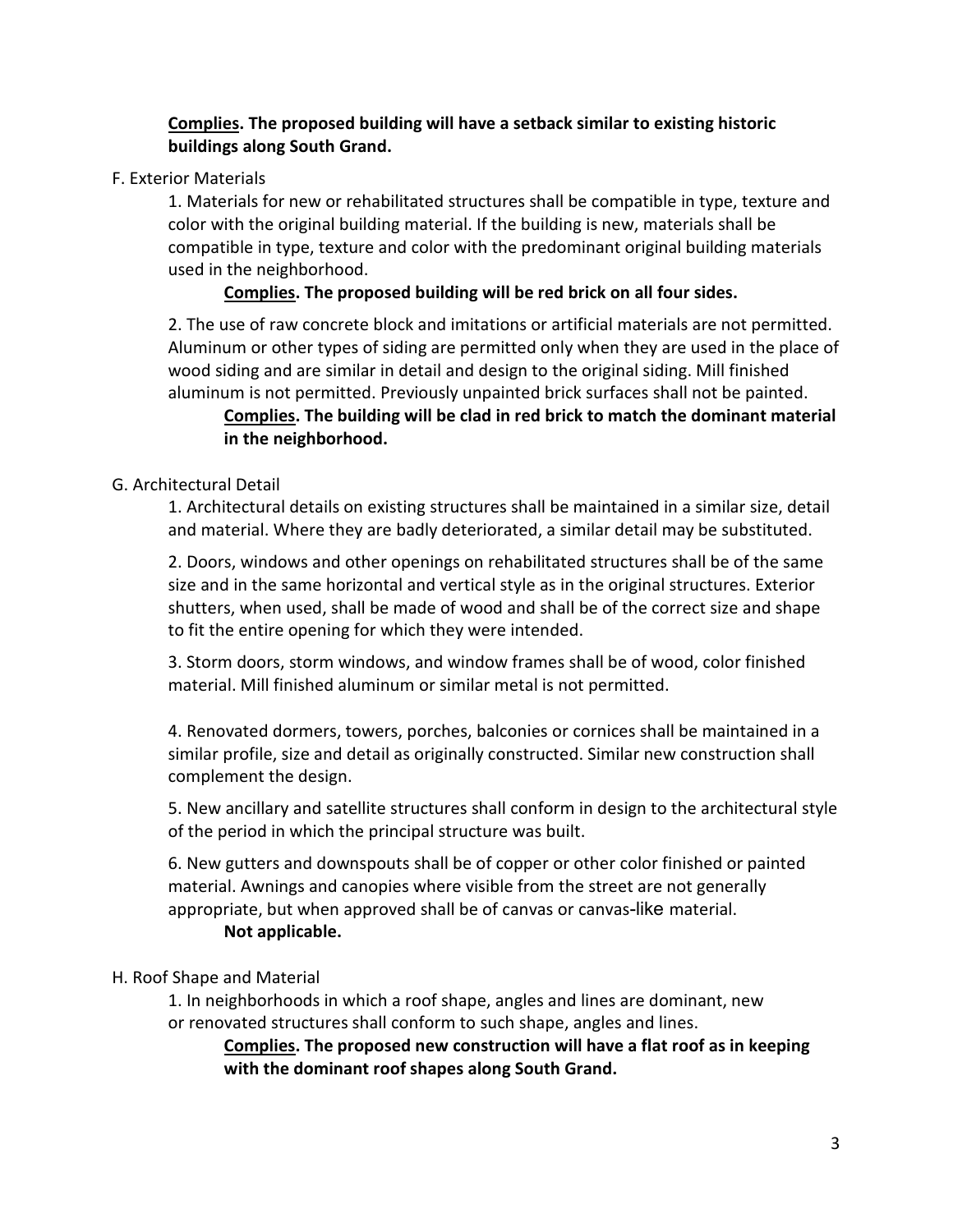2. Roof materials shall be slate, tile, copper or asphalt shingles. Roll roofing material, corrugated sheet metal, shiny metal, or brightly colored asphalt shingles are not permitted where seen.

## **Not applicable.**

## I. Walls, Fences and Enclosures

Materials for construction of new fences shall be compatible with the character of the neighborhood. Materials may include, wood, stone, brick, wrought iron or evergreen hedge. Barbed wire, "chicken wire" or narrow gage wire fabric shall not be used. The use of chain link fence is discouraged unless appropriately camouflaged.

# **Complies. A six-foot wood fence will be constructed at the rear of the property.**

## J. Landscaping

If a particular type of landscaping material predominates in a neighborhood, new planting shall be compatible. The installation of street trees is encouraged.

## **Proposed landscape plan complies with the requirements.**

## K. Paving and Ground Materials

If a particular type of paving material or ground cover predominates in a neighborhood, new or added material shall be compatible with the streetscape. Loose gravel or crushed stone shall not be permitted.

## **Complies.**

# L. Street Furniture and Utilities

Free-standing light standards placed in the front yard of any premises shall be either authentic period styling of high quality contemporary design. Where possible, all new utility lines shall be underground. The design and location of all items of street furniture shall be compatible with the character of the neighborhood.

## **Complies.**

# M. Drives and Parking

In neighborhoods in which the entrance to individual private drives is made from the alley, all new or renovated drives shall be made only from the alley. Drives which enter from the street shall be constructed of brick, granite pavers, Portland cement or asphalt paving.

## **Complies. Existing curb cuts will be utilized and parking located to the side of the building.**

# N. Signs

Except for neighborhood entrance markers within the Historic District, no signs shall be permitted except for advertising to or informing the public of service, business, occupation or profession conducted in, or about the premises, except in that in no case will the following be allowed:

- 1. Roof top signs
- 2. Billboards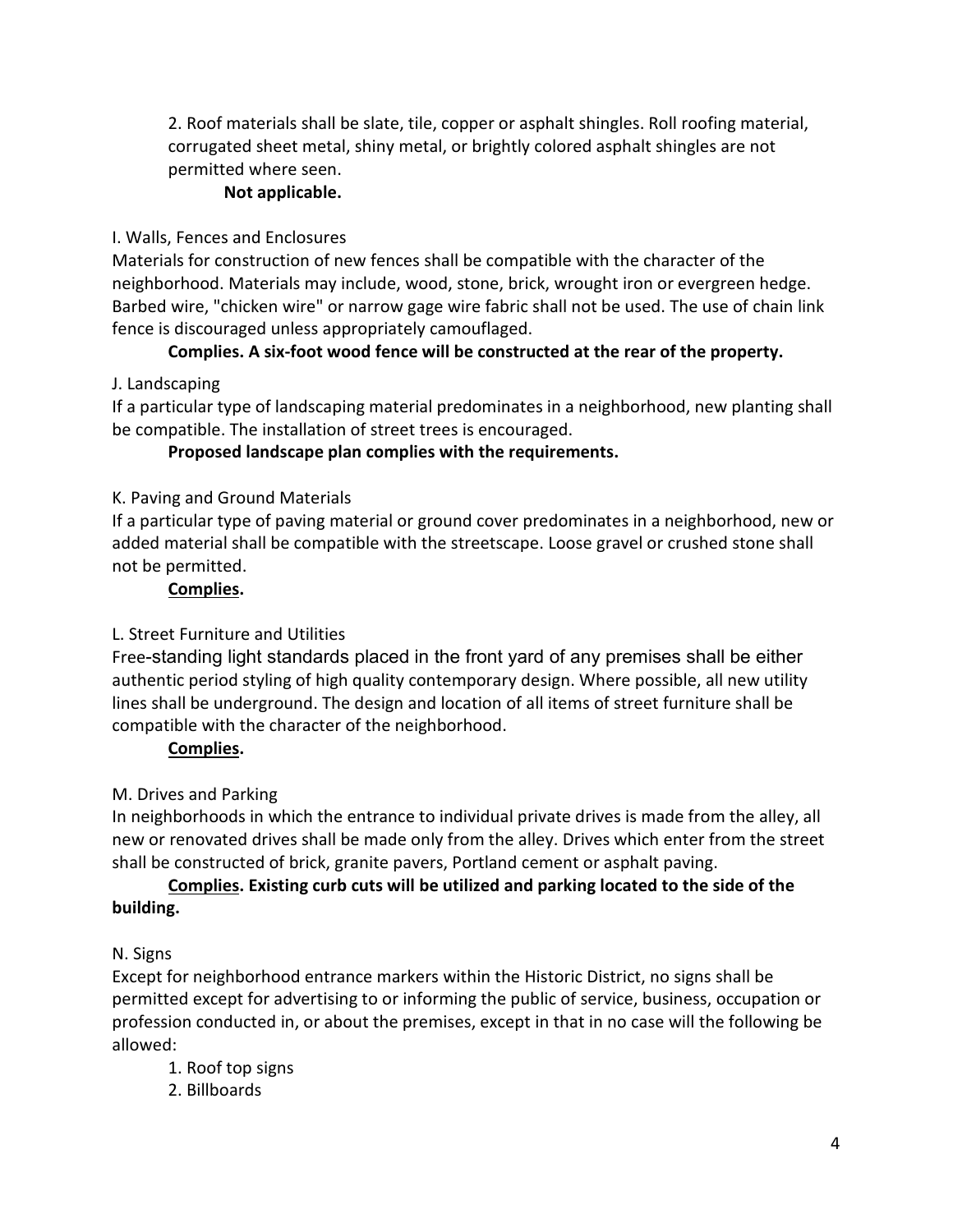- 3. Flashing or animated signs or signs with any moving parts
- 4. Back lighted signs
- 5. Wall signs above the second floor sill line
- 6. Large projecting signs which block windows or other signs
- 7. Loudspeaker music or speech for advertising purposes

In addition, no sign allowed by this ordinance shall be permitted if the Landmarks and Urban Design Commission finds such sign to be incompatible with the historic and/or architectural character of the district

## **Not applicable. Signs will be applied for under separate permit.**

### **PRELIMINARY FINDINGS AND CONCLUSION:**

The Cultural Resources Office consideration of the criteria for new residential construction in the Compton Heights Historic District Standards led to these preliminary findings:

- The proposed site for construction, 2350 South Grand, is located in the Compton Hill Square Local Historic District.
- The existing building is considered non-contributing to the historic district.
- The proposed project generally complies with the neighborhood standards.
- The building will be clad in red brick to match the historic material of the neighborhood.

Based on the Preliminary findings, the Cultural Resources Office recommends that the Preservation Board grant preliminary approval for the proposed new construction, with the stipulation that final plans and exterior details will be reviewed and approved by the Cultural Resources Office to ensure compliance with the district standards.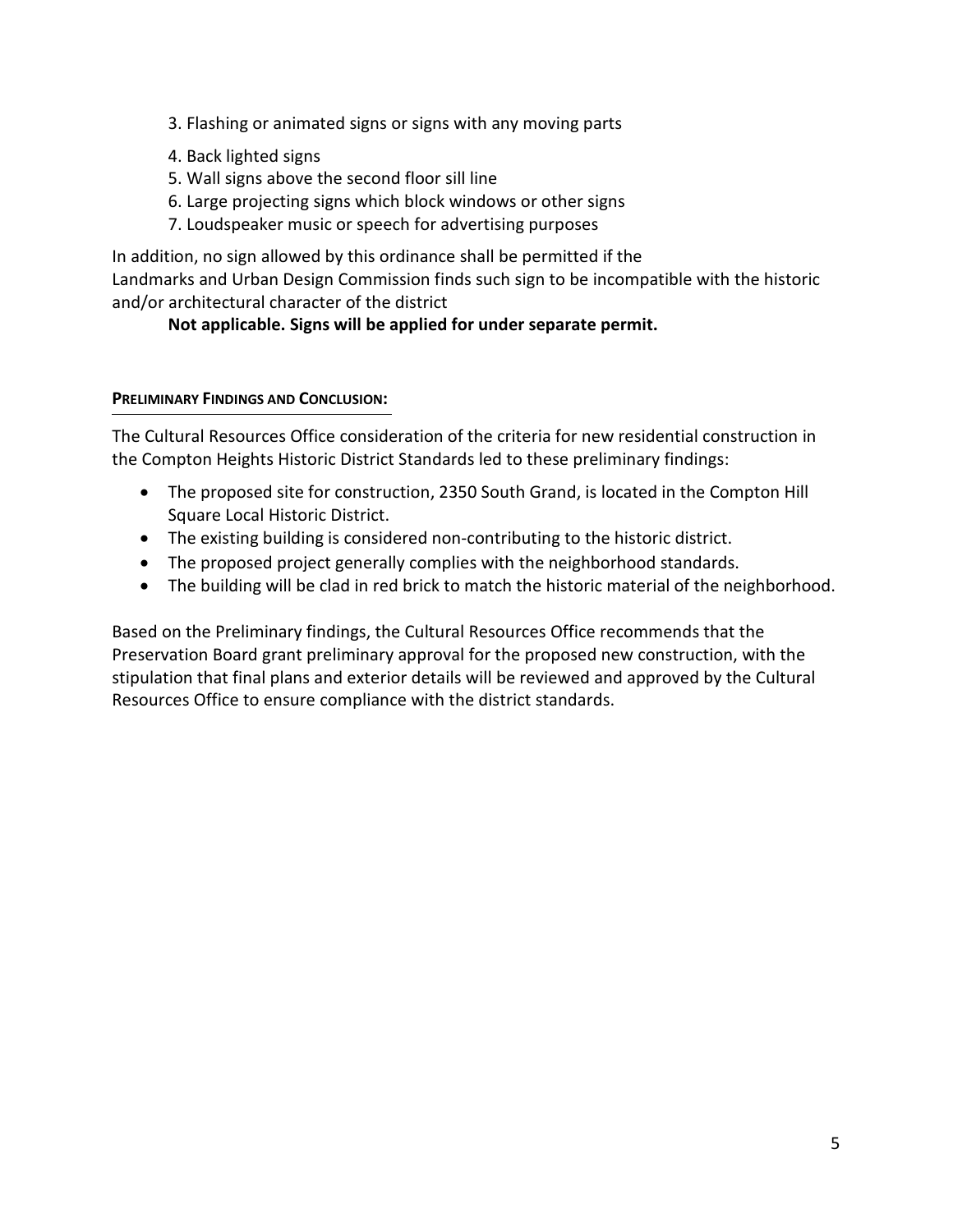

**SITE PLAN**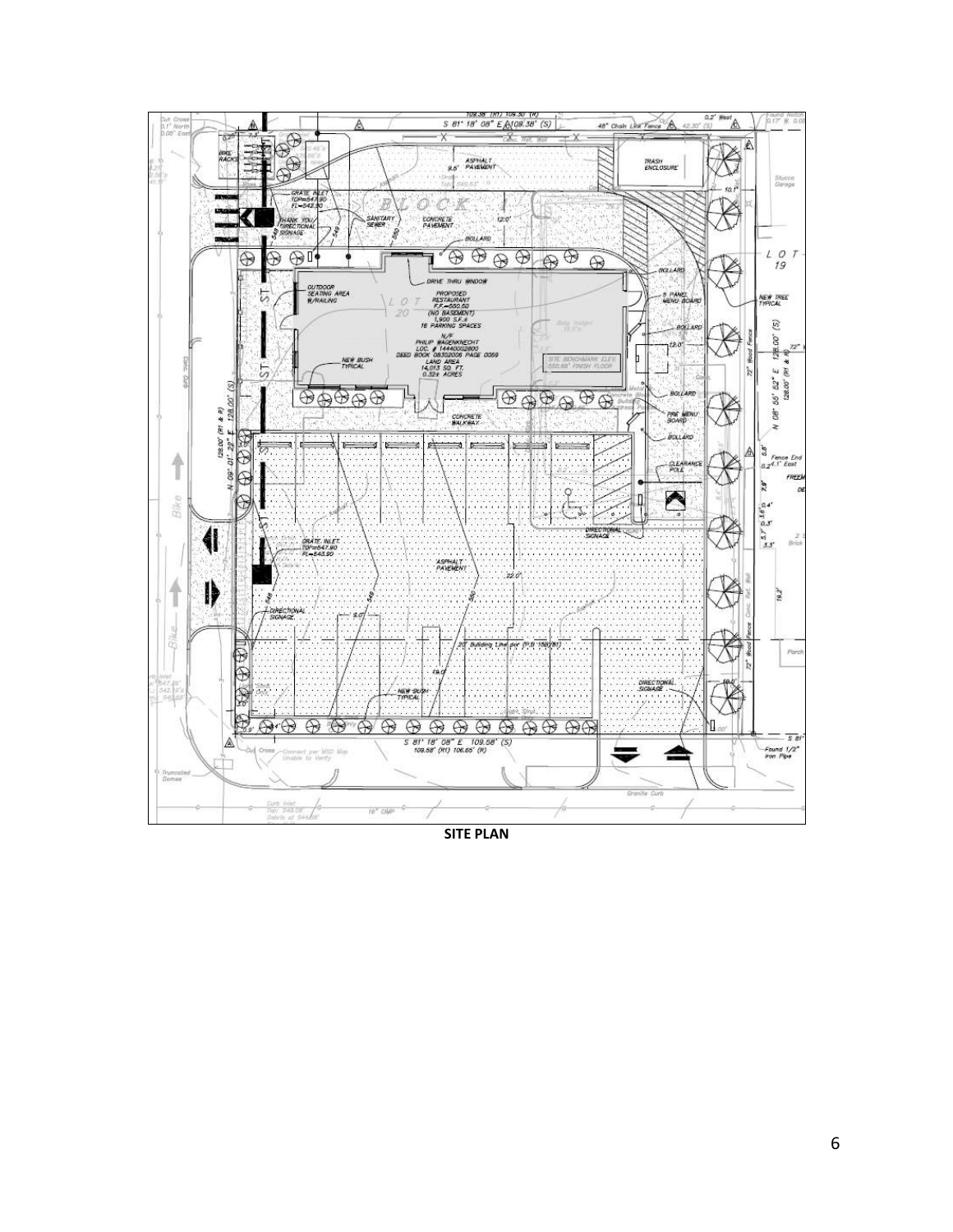TOP OF WALL TOP OF WALL  $21 - 4$ 24' 10" **<u> Importantino into il into into al</u>** TOP OF WALL<br>21-4" ♦ <u>iga nagga gagaa gagaa nggaga gagayi gaga nggagaangga gagaa nggag gagaa iyo</u> **TETA DI DIVIDI DI DI** .<br>1999 - 1999 - 1999 - 1999 - 1999 - 1999 - 1999 - 1999 - 1999 - 1999 - 1999 - 1999 - 1999 - 1999 - 1999 - 199 <u>aano ana maana amin'ny fivondronan'i Tanàna amin'ny faritr'i Normandie, ao amin'ny faritr'i Normandie, ao Fran</u> FINISH FLOOR  $\overline{$  $0 - 0$ 

**NORTH ELEVATION** 

#### **SOUTH FACADE**



#### **FRONT (WEST) ELEVATION**

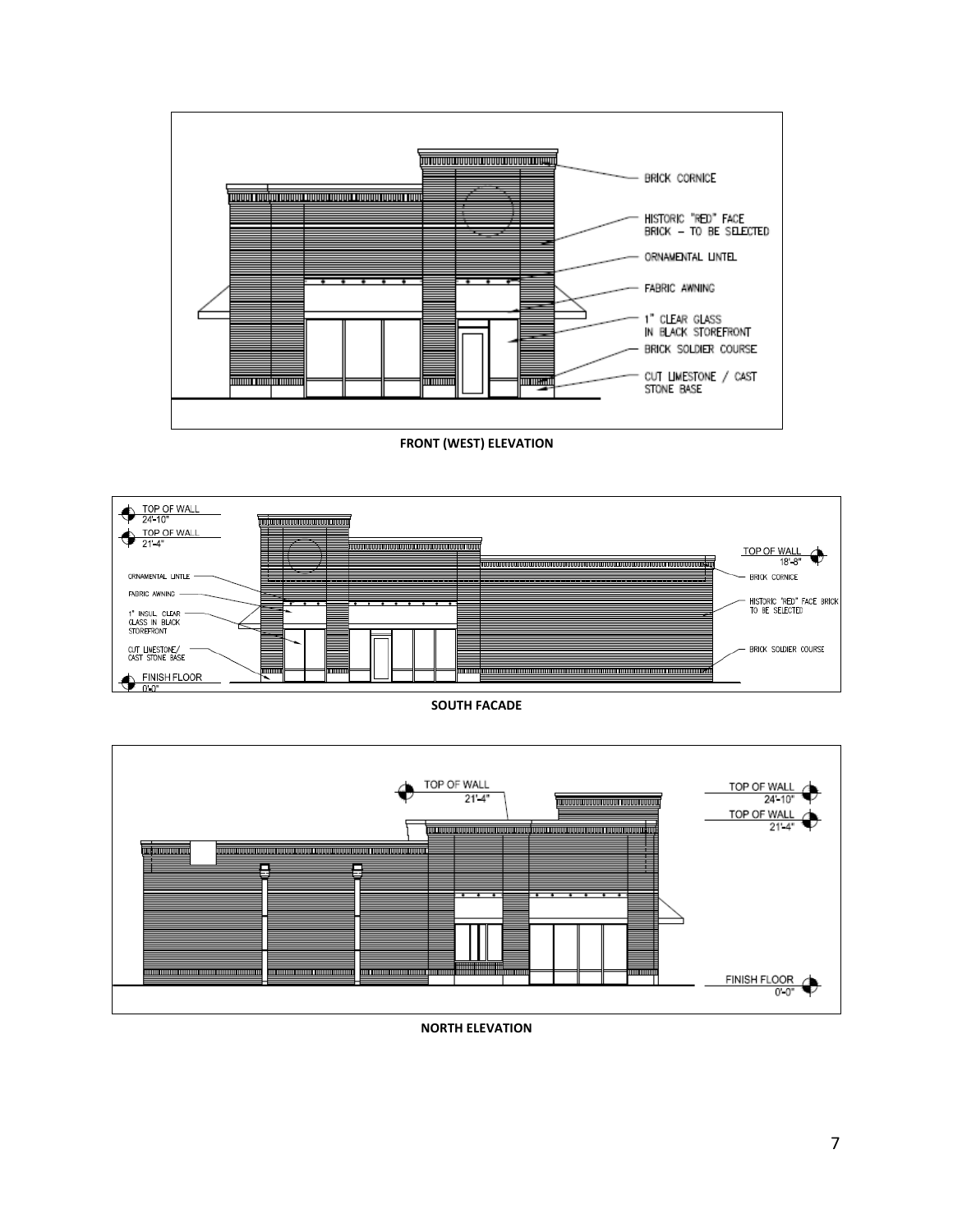

#### **BUILDING TO BE DEMOLISHED**



**STREETSCAPE LOOKING NORTH**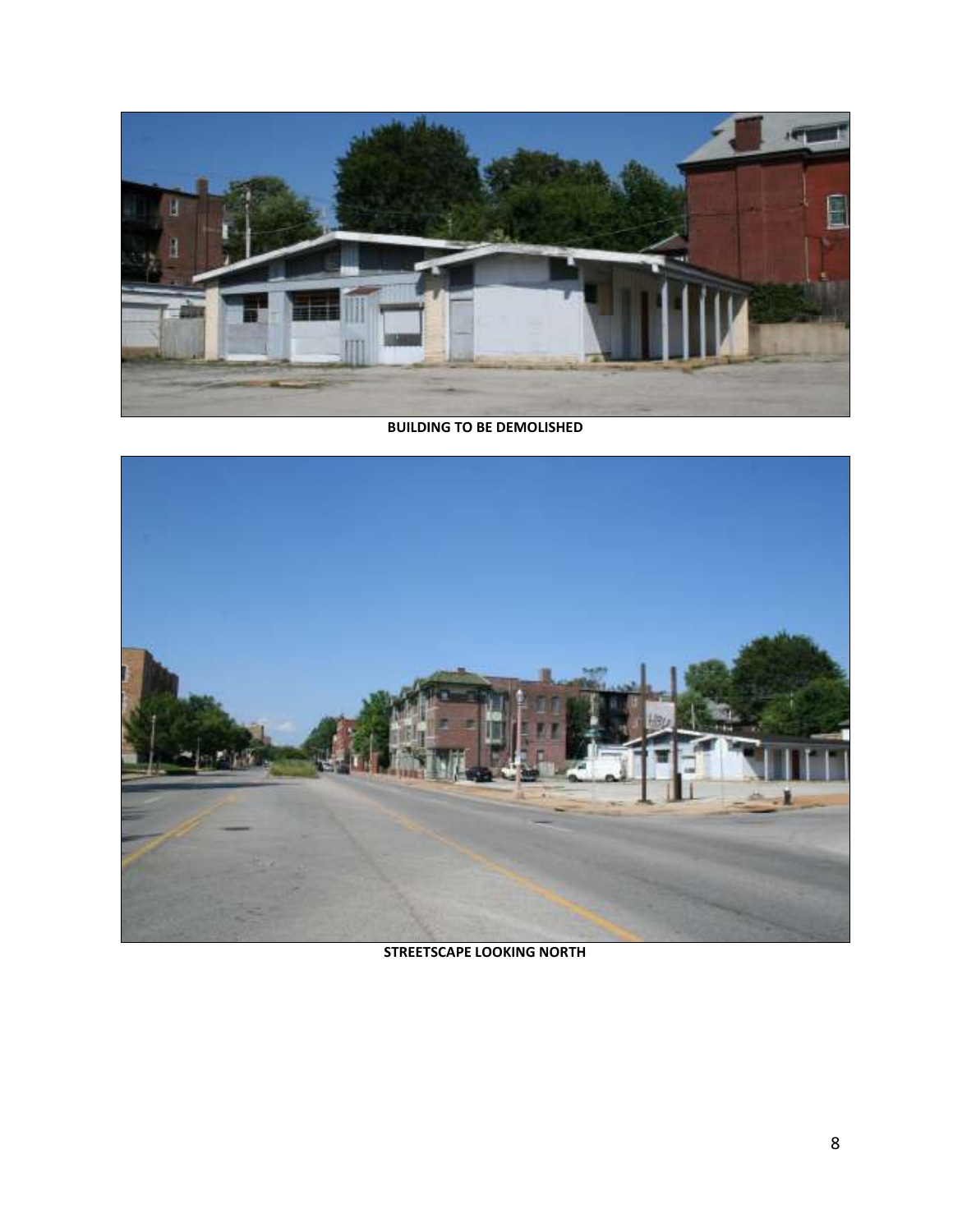

CITY OF ST. LOUIS PLANNING & URBAN **DESIGN AGENCY CULTURAL RESOURCES OFFICE** FRANCIS G. SLAY, Mayor

**B.** 

| August 25, 2014                                                      |
|----------------------------------------------------------------------|
| 46 Washington Terrace                                                |
| Appeal of Director's Denial of an application to erect a vinyl fence |
| Kingsbury-Washington Terrace Local Historic District - Ward 28       |
| Andrea Gagen, Preservation Planner, Cultural Resources Office        |
|                                                                      |



**46 WASHINGTON TERRACE** 

### **OWNER:**

Noel Q. and Barbara Martin

### **APPELLANT:**

Fence & Deck Depot/Richard Lusa

### **RECOMMENDATION:**

That the Preservation Board uphold the Director's Denial, as the proposed fencing does not comply with the Kingsbury-Washington Terrace Historic District Standards.

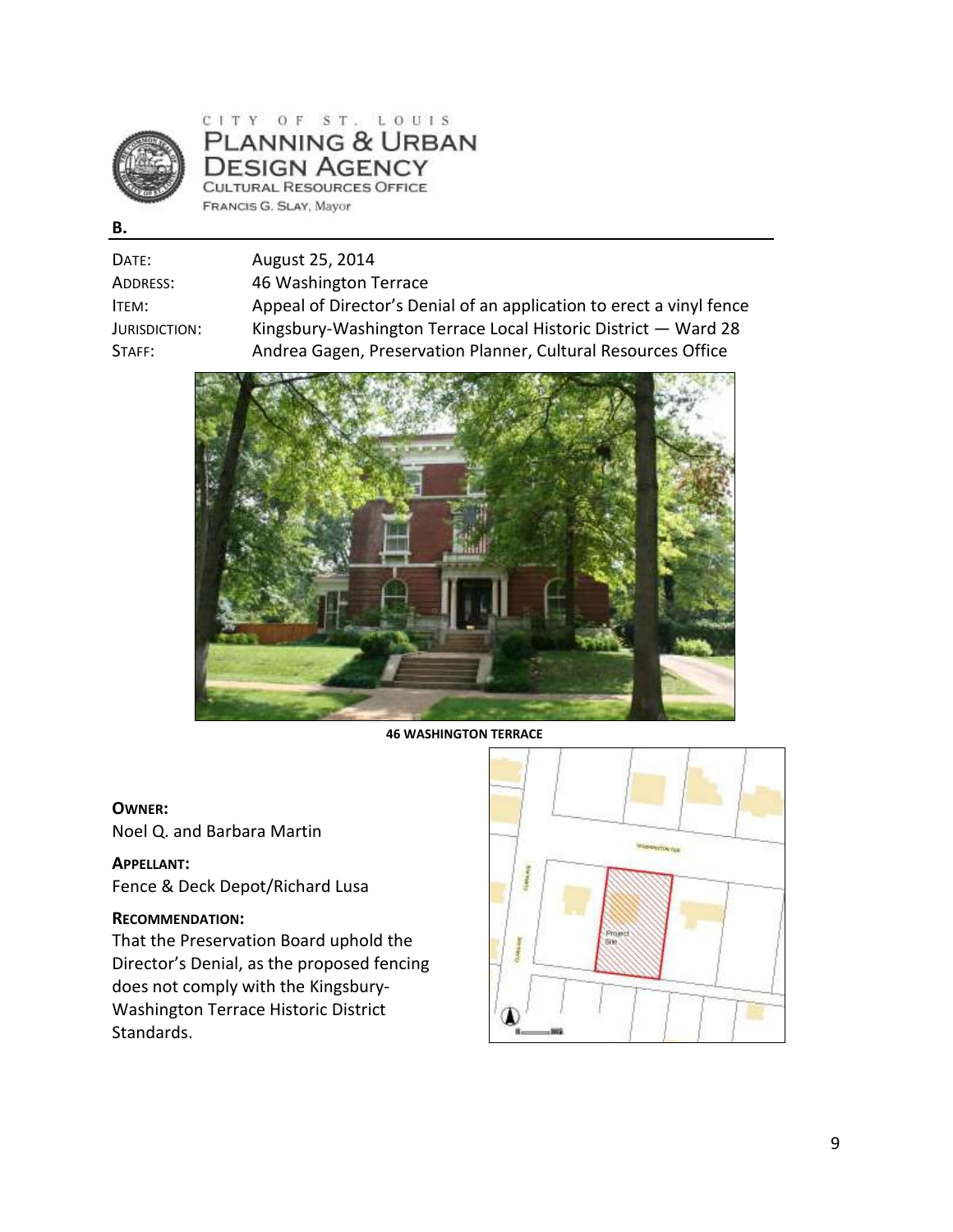### **PROPOSAL:**

The owners at 46 Washington Terrace have applied to erect a 6-foot dark gray vinyl fence along the side of their residence in the Kingsbury-Washington Terrace Historic District.

### **RELEVANT LEGISLATION:**

Excerpt from Ordinance #56581, the Kingsbury-Washington Terrace Historic District:

**D. Fences**

Fences generally fall into three categories...privacy, security and ornamental. Appropriate fences for the Historic District include cast iron and wood fencing. Fences shall be constructed of these materials when visible from the street.

**Does not comply. The owner proposes to construct a 6-foot high vinyl privacy fence along the side property line. The historic district standards require fences visible from the street to be of wood or cast iron.**

### **PRELIMINARY FINDINGS AND CONCLUSION:**

The Cultural Resources Office's consideration of the Kingsbury-Washington Terrace Historic District standards and the specific criteria for fencing led to these preliminary findings:

- 46 Washington Terrace is located in the Kingsbury-Washington Terrace Local Historic District.
- The proposed fence is a 6-foot high dark grey vinyl fence. Vinyl is not an approved material for fences under the historic district standards.
- The design of the fencing is similar to the street-facing wood fence on the opposite side of the property.
- The current chain link fencing has limited visibility due to the vegetation growing on it, but the new fencing will be much more visible with its removal.

Based on these preliminary findings, the Cultural Resources Office recommends that the Preservation Board uphold the Director's denial of the application as it does not comply with the Kingsbury-Washington Terrace Local Historic District standards.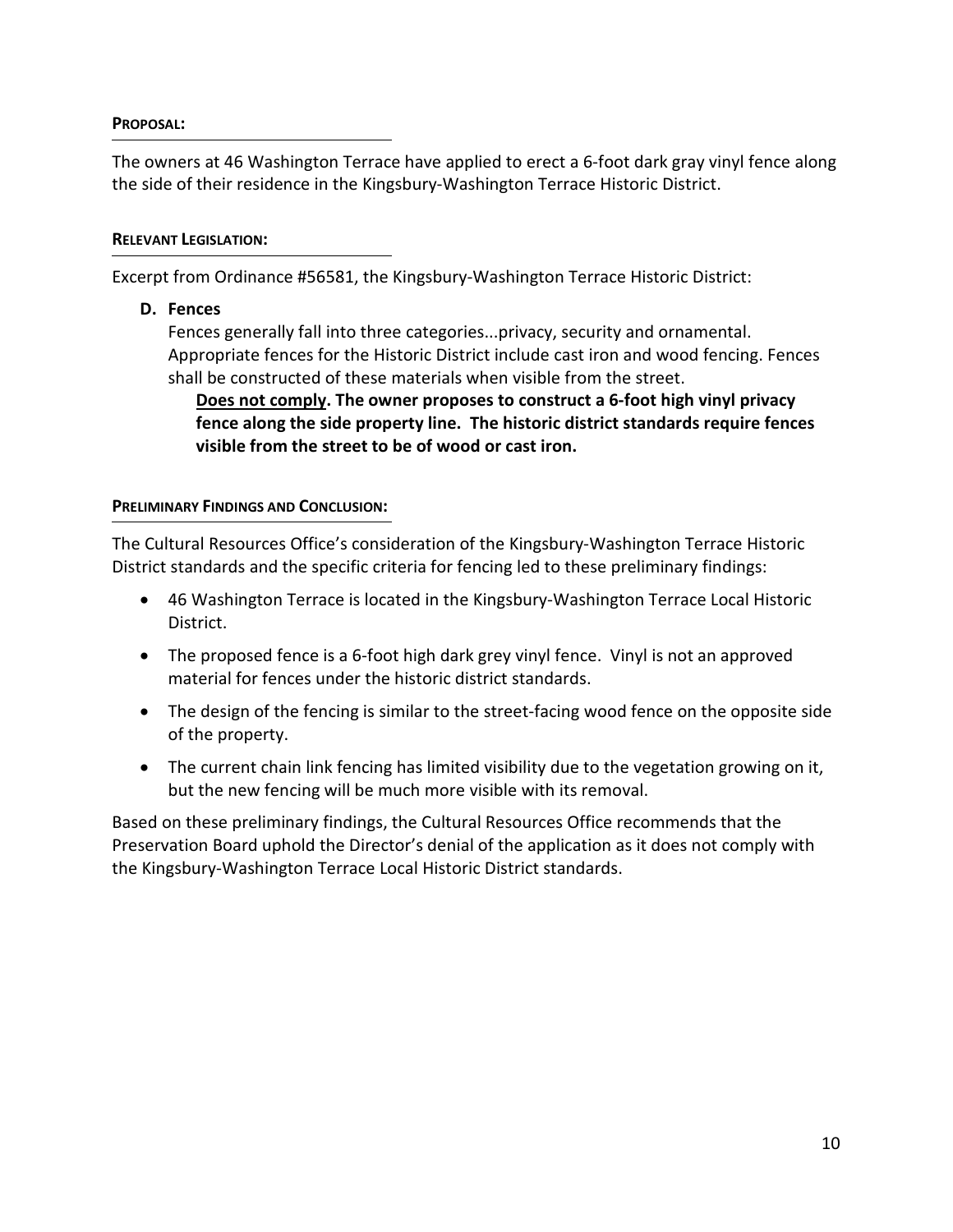

CITY OF ST. LOUIS<br>PLANNING & URBAN **DESIGN AGENCY CULTURAL RESOURCES OFFICE** FRANCIS G. SLAY, Mayor

**C.** 

| Date:         | August 25, 2014                                                     |
|---------------|---------------------------------------------------------------------|
| Address:      | 4730-34 McPherson                                                   |
| ITEM:         | Appeal of Director's Denial to install non-compliant light fixtures |
| Jurisdiction: | Central West End Local Historic District - Ward 28                  |
| Staff:        | Bob Bettis, Preservation Planner, Cultural Resources Office         |



**4730 MCPHERSON** 

**OWNER/ APPLICANT:**  Karen Halper

### **RECOMMENDATION:**

That the Preservation Board uphold the Director's Denial, as the proposed light fixtures do not comply with the Central West End District Standards.

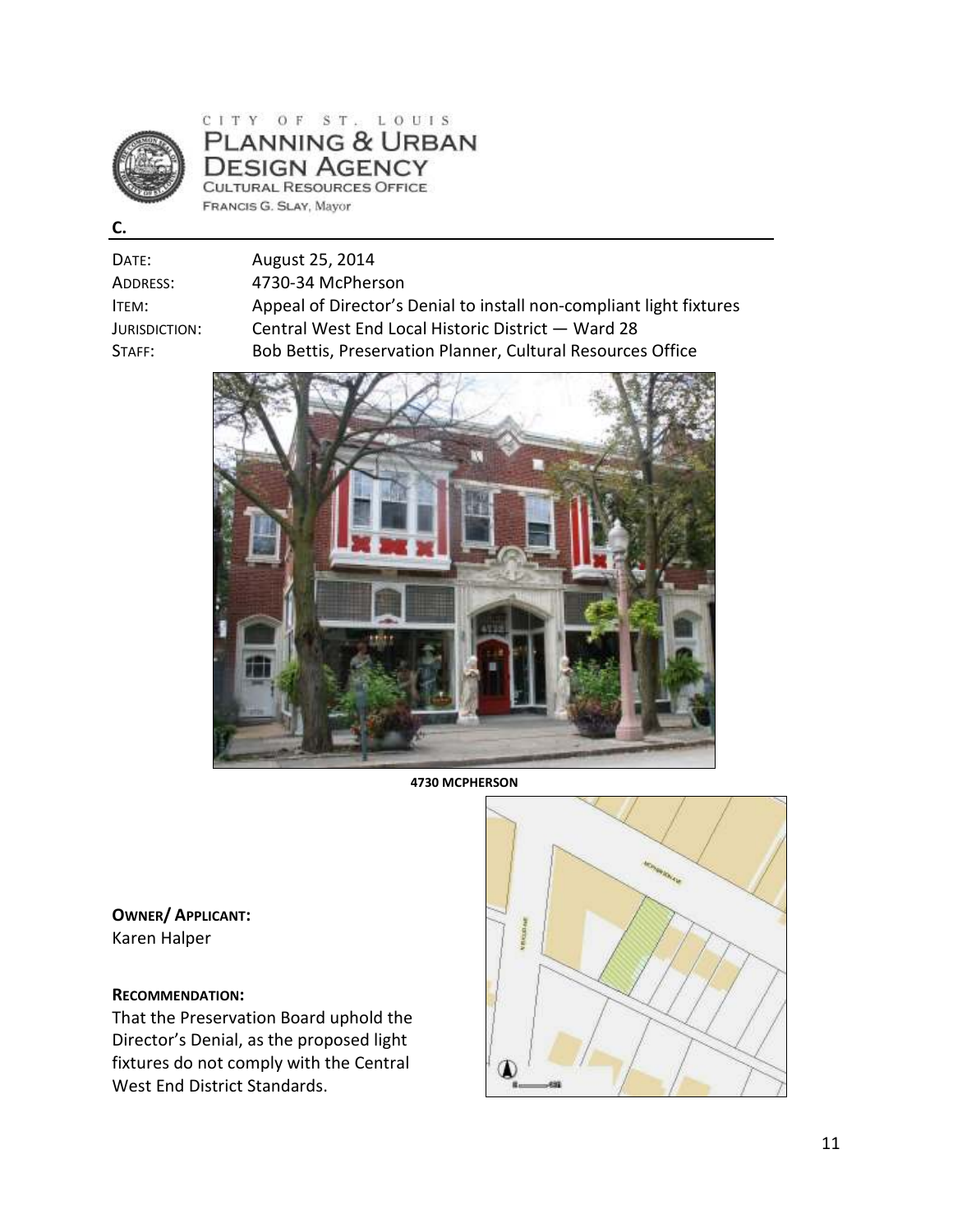### **PROPOSAL:**

This is an appeal of the Director's denial of a permit to re-install two decorative light fixtures flanking a storefront entry in the Central West End historic district. The Cultural Resources Office, responding to a complaint from the neighborhood, determined that the fixtures were installed without a permit and did not meet the historic district standards. The owners subsequently applied for a permit, which was denied.

### **RELEVANT LEGISLATION:**

Excerpt from Ordinance #69112, the Central West End Historic District:

D. Exterior Furnishings, Lighting and Utilities

Original or historic light standards, lamps, and lanterns shall be preserved through repair and maintenance. If they have been removed, their replication is encouraged when an historic drawing or photograph is available to document what was originally there. All new lighting fixtures, whether free-standing or attached to a structure, shall be either authentic period styling or high quality contemporary design of appropriate material and size and shall be of scale and height appropriate to the building where they are installed. In all cases, attention shall be given to the quality or intensity of light emitted to ensure that it is compatible with the character of the historic residential environment. No exposed conduit shall be used. Well-designed landscape and architectural lighting is permitted; however, lighting fixtures must either be recessed or screened by plantings. Security lighting shall not be of a direction or intensity that is invasive of neighboring properties or pedestrians.

**Does not comply. The proposed lighting fixtures are overscaled for the building, being nearly three feet in height. The fixtures are also not stylistically appropriate or compatible with the delicate decorative detailing of the building.** 

**The lighting fixtures, originally installed without a permit, have since been removed. However, the mounting plates that held the fixtures in place still remain. They are attached with four long screws that were drilled directly into ornate terra-cotta, compromising the historic material. While there is evidence that light fixtures were previously mounted in these locations, they had left only a single small in the terra cotta (see photo following).** 

### **PRELIMINARY FINDINGS AND CONCLUSION:**

The Cultural Resources Office's consideration of the Central West End Historic District standards and the specific criteria for low fences and appendages led to these preliminary findings.

- 4730-34 McPherson is located in the Central West Local Historic District.
- The proposed light fixtures are out of scale with the building's front façade.
- The fixtures are not of appropriate period styling and conceal terracotta detailing.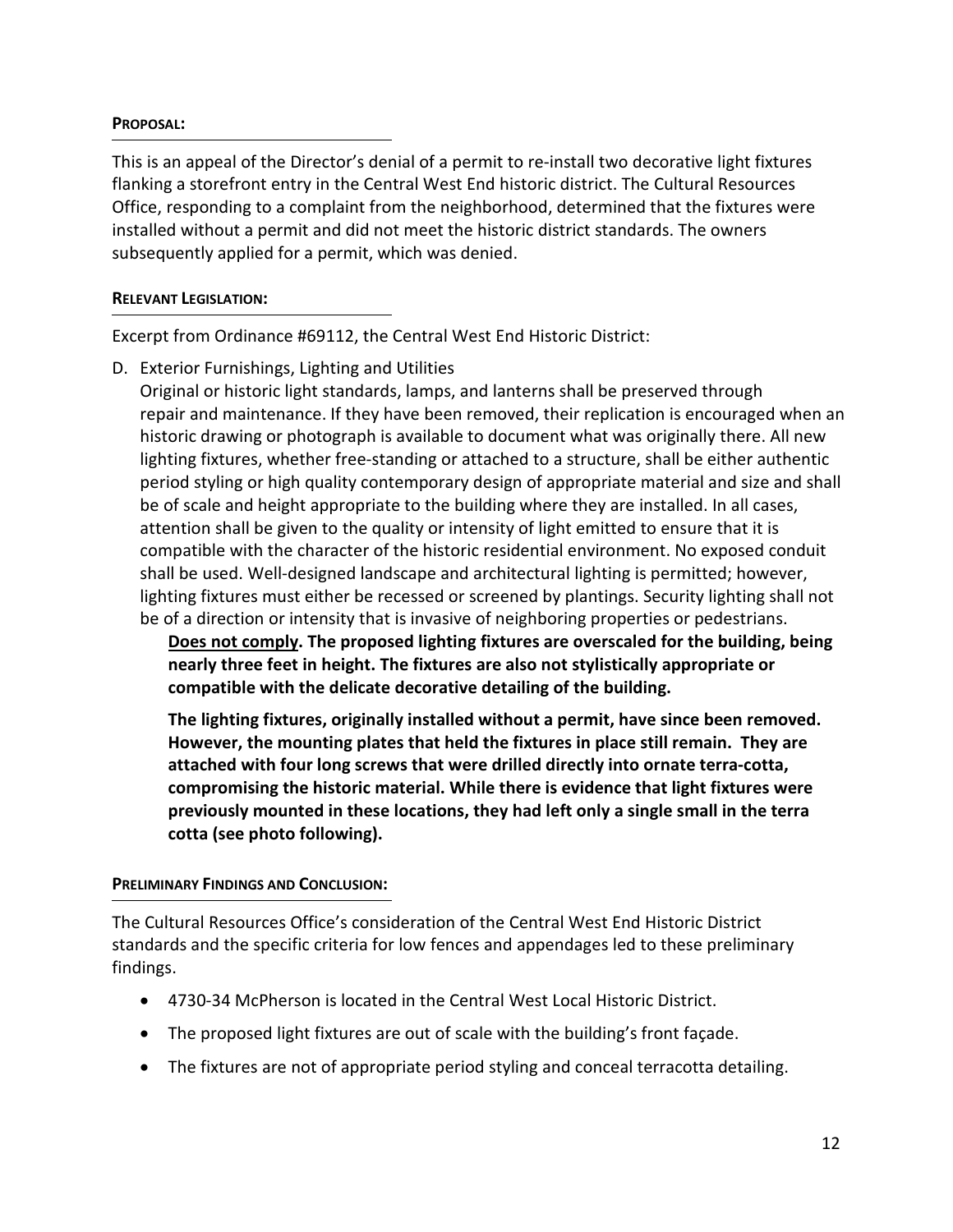• The mounting brackets required for the size and weight of the fixtures have damaged the decorative terra cotta.

Based on these preliminary findings, the Cultural Resources Office recommends that the Preservation Board uphold the Director's denial of the application as the lighting fixtures do not comply with the Central West End Local Historic District standards.





**DETAIL OF INSTALLED MOUNT DETAIL OF TERRA COTTA BEFORE INSTALLATION**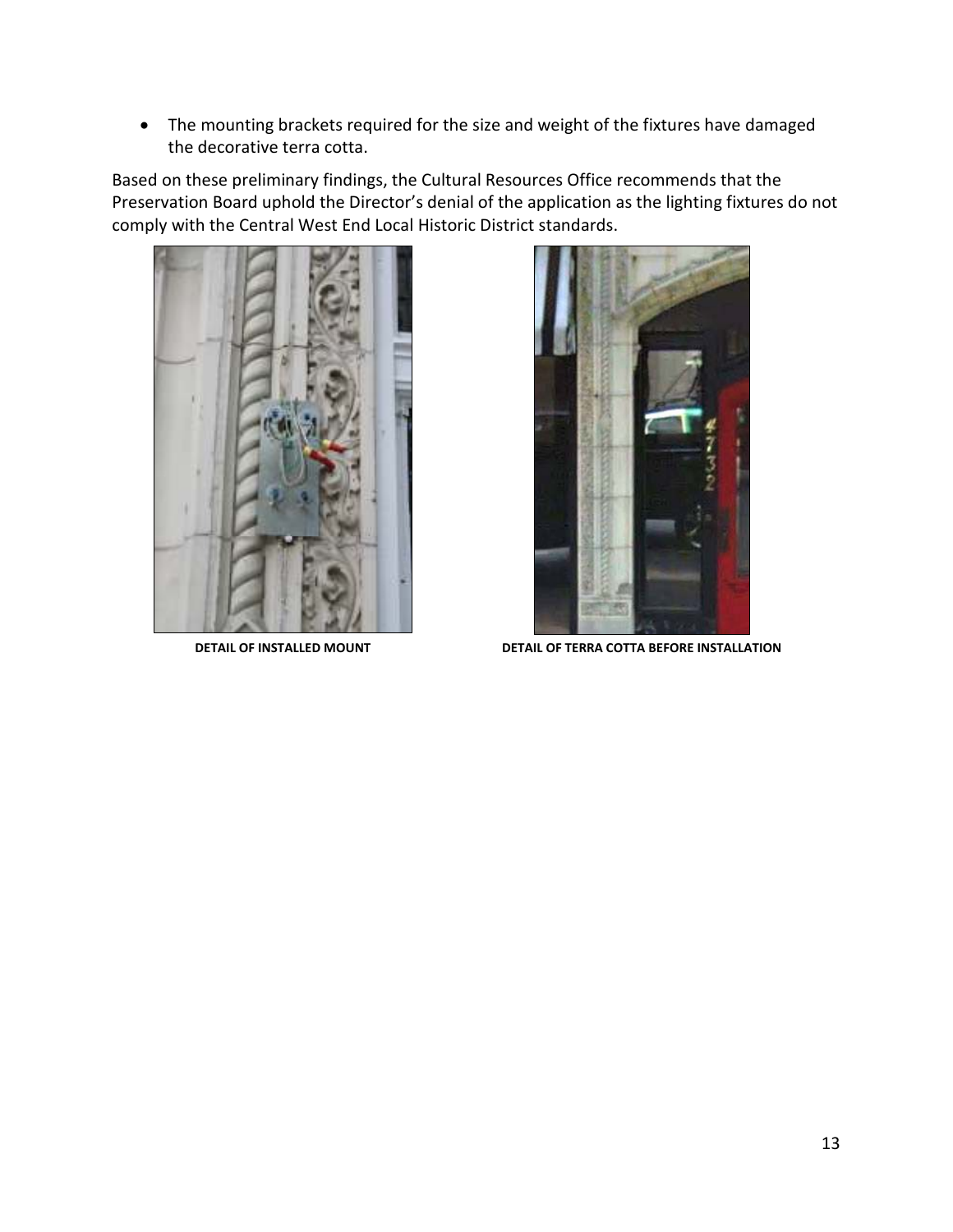

**FIXTURES AS INSTALLED**





PROPOSED LIGHT FIXTURE **STOREFRONT PRIOR TO ALTERATION**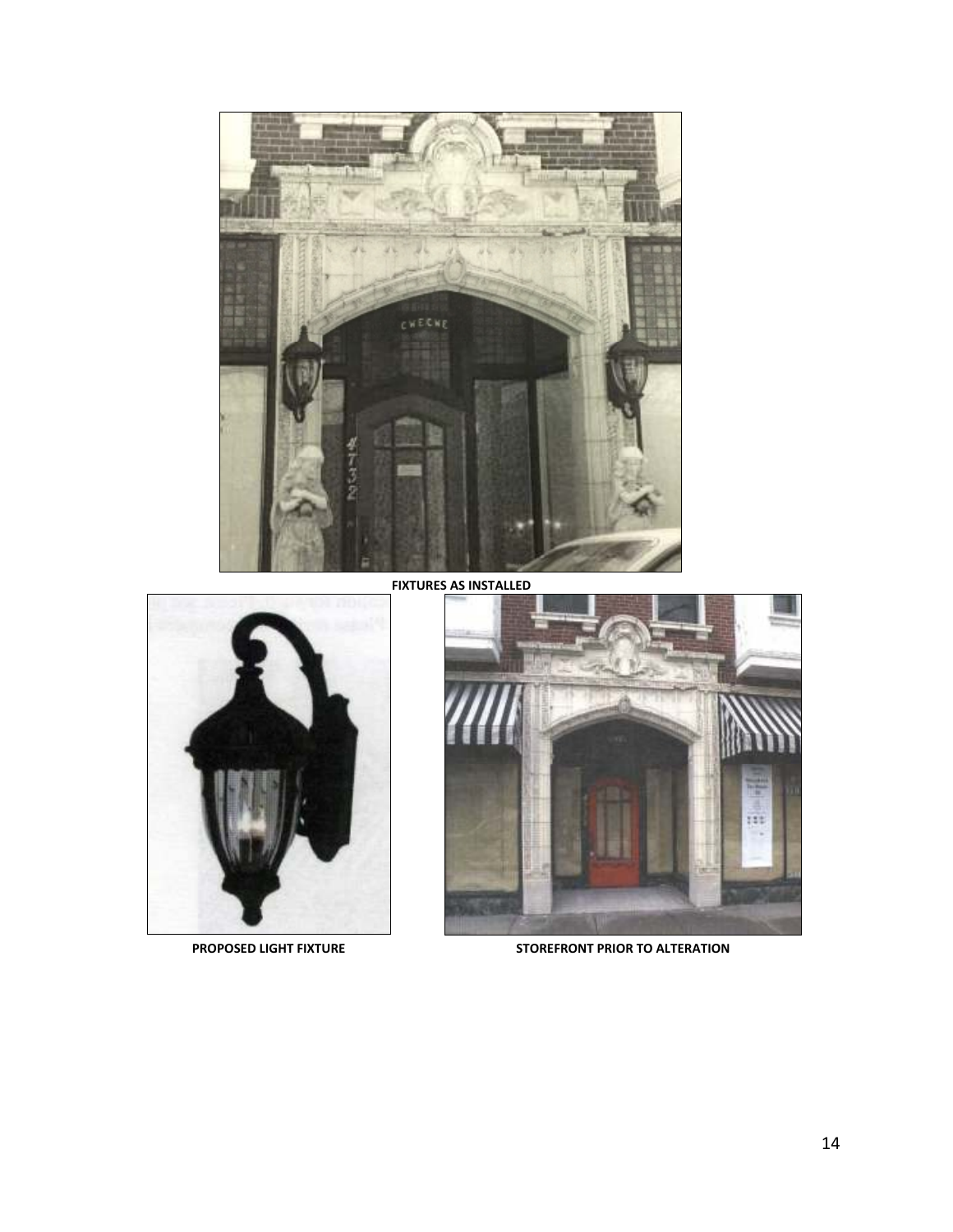

CITY OF ST. LOUIS **PLANNING & URBAN DESIGN AGENCY** CULTURAL RESOURCES OFFICE FRANCIS G. SLAY, Mayor

| ×<br>٠  |
|---------|
| I<br>۰. |

| Date:         | August 25, 2014                                                             |
|---------------|-----------------------------------------------------------------------------|
|               |                                                                             |
| Addresses:    | 1845 North Market Street                                                    |
| ITEM:         | Demolition of a residential building                                        |
| Jurisdiction: | Clemens House Columbia Brewery National Register Historic District – Ward 5 |
| Staff:        | Bob Bettis, Cultural Resources Office                                       |
|               |                                                                             |



**1845 NORTH MARKET STREET** 

### **ONWER AND APPELLANT:**

Willie and Kellie Swinney

### **RECOMMENDATION:**

That the Preservation Board consider overturning the Director's denial of the demolition application for 1845 North Market Avenue due to unusual circumstances.

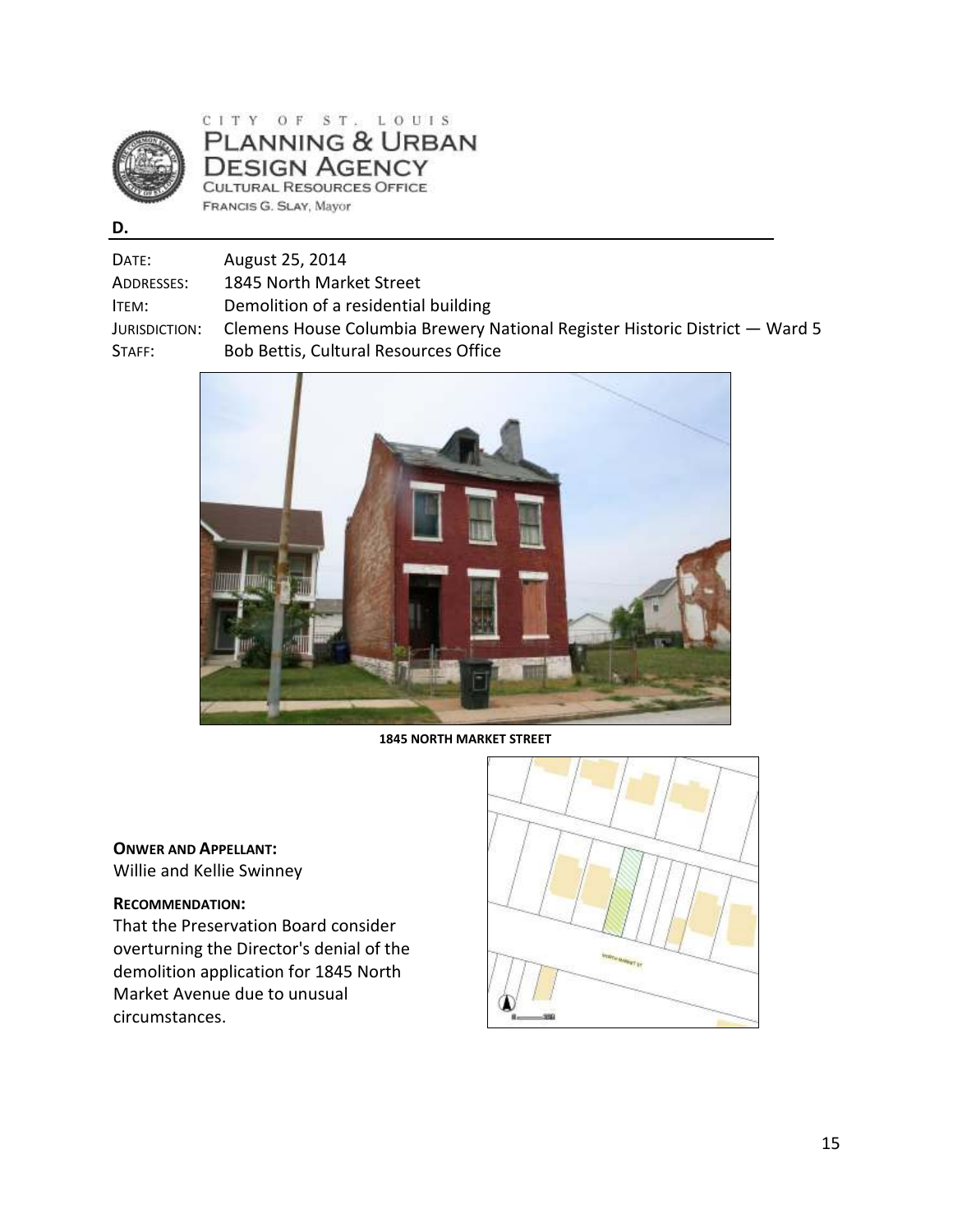### **THE PROPOSAL:**

Concerned about the stability of the building close to his residence, the owner and occupant of 1847 North Market recently purchased the adjacent property at 1845 with the intent to demolish the building.

### **RELEVANT LEGISLATION:**

St. Louis City Ordinance #64689

PART X - DEMOLITION REVIEWS

### SECTION FIFTY-EIGHT.

Whenever an application is made for a permit to demolish a Structure which is i) individually listed on the National Register, ii) within a National Register District, iii) for which National Register Designation is pending or iv) which is within a Preservation Review District established pursuant to Sections Fifty-Five to Fifty-Six of this ordinance, the building commissioner shall submit a copy of such application to the Cultural Resources Office within three days after said application is received by his Office.

St. Louis City Ordinance #64832

SECTION ONE. Preservation Review Districts are hereby established for the areas of the City of St. Louis described in Exhibit A.

SECTION FIVE. Demolition permit - Board decision.

All demolition permit application reviews pursuant to this chapter shall be made by the Director of the Office who shall either approve or disapprove of all such applications based upon the criteria of this ordinance. All appeals from the decision of the Director shall be made to the Preservation Board. Decisions of the Board or Office shall be in writing, shall be mailed to the applicant immediately upon completion and shall indicate the application by the Board or Office of the following criteria, which are listed in order of importance, as the basis for the decision:

A. Redevelopment Plans. Demolitions which would comply with a redevelopment plan previously approved by ordinance or adopted by the Planning and Urban Design Commission shall be approved except in unusual circumstances which shall be expressly noted.

## **Not applicable.**

B. Architectural Quality. Structure's architectural merit, uniqueness, and/or historic value shall be evaluated and the structure classified as high merit, merit, qualifying, or noncontributing based upon: Overall style, era, building type, materials, ornamentation, craftsmanship, site planning, and whether it is the work of a significant architect, engineer, or craftsman; and contribution to the streetscape and neighborhood. Demolition of sound high merit structures shall not be approved by the Office. Demolition of merit or qualifying structures shall not be approved except in unusual circumstances which shall be expressly noted.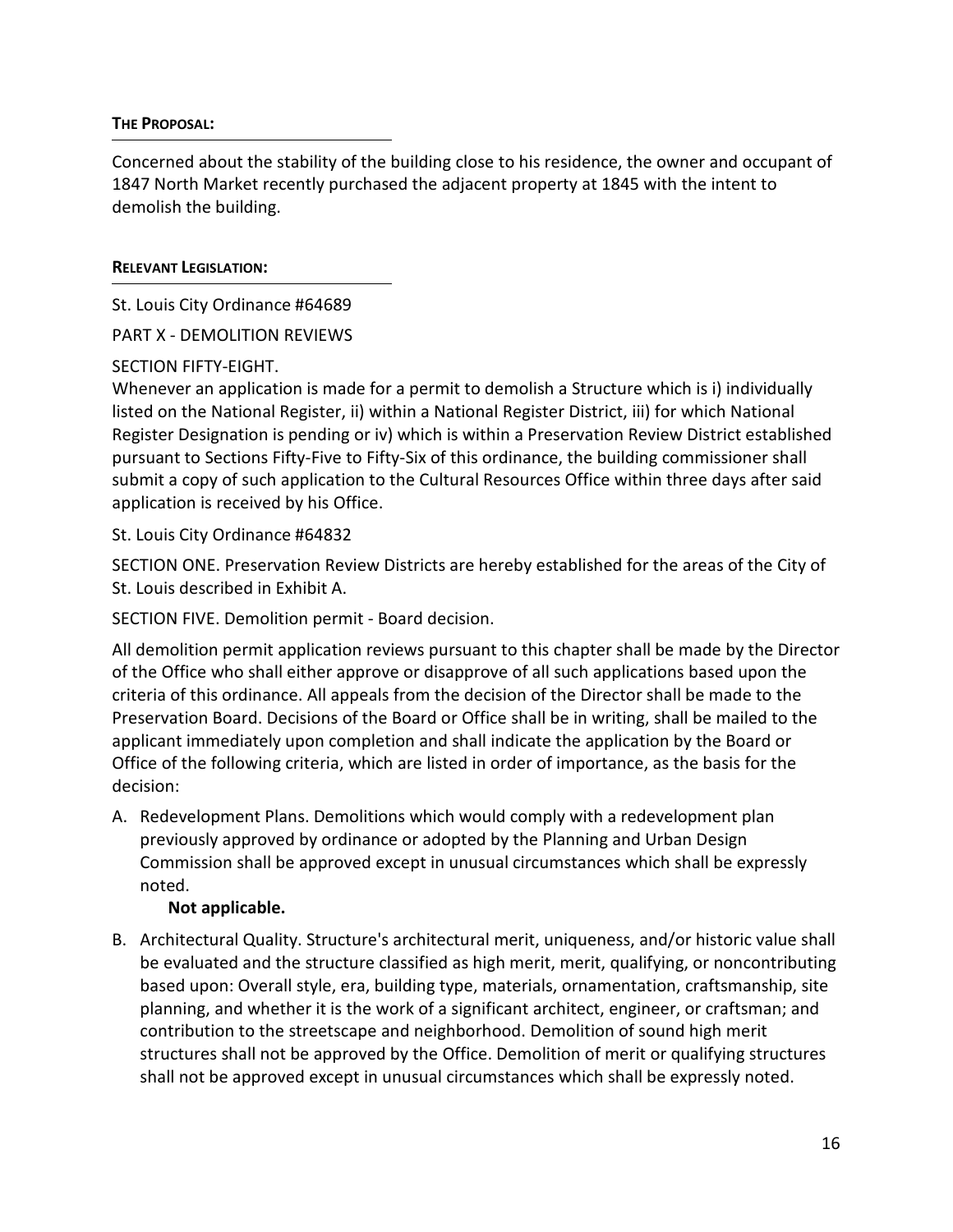**At the time the Clemens House-Columbia Brewery National Register Historic District was expanded in 1986, 1845 North Market stood in a row of similar buildings that had strong historic integrity (see photograph from 1986 below).** 

**The residences on the block were erected between the late 1850s and 1880. The dwelling in question, built c. 1860, was noted as a two-story, three-bay-wide residence with a side-gabled roof on the front portion. Prominent white stone lintels accentuate the tops of the door and window openings of the façade.** 

**1845 and most of the row of buildings were contributing resources to the historic district. At this time, only 1845 and 1837 remain standing and are flanked by new residences built in 2007 on both North Market within the historic district, on North Market east of the district boundary, and behind on Benton, an area also excluded from the historic district.** 

**The historic buildings on the north side of North Market were demolished between 1988 and 2004. Consequently, for ten years the blockfronts on North Market between Hogan and North 19th streets have not had the historic integrity to be included in a National Register historic district. While boundaries of existing historic districts can be adjusted to reflect changed conditions, the study and evaluation of the suitability of the boundaries of the Clemens House-Columbia Brewery historic district has not taken place.** 

- C. Condition. The Office shall make exterior inspections to determine whether a structure is sound. If a structure or portion thereof proposed to be demolished is obviously not sound, the application for demolition shall be approved except in unusual circumstances which shall be expressly noted. The remaining or salvageable portion(s) of the structure shall be evaluated to determine the extent of reconstruction, rehabilitation or restoration required to obtain a viable structure.
	- 1. Sound structures with apparent potential for adaptive reuse, reuse and or resale shall generally not be approved for demolition unless application of criteria in subsections A, D, F and G, four, six and seven indicates demolition is appropriate.
		- **The building shows signs of deferred maintenance in deterioration of roofing and dislocated foundation stones under the east wall of the rear wing. Discoloration of brick that indicates the movement of water and loss of mortar appears at the parapet and upper wall of the west elevation, formerly a non-exterior party wall, and on the north and east elevations as well. The building has been vacant since 2007 and possibly much earlier. However, based on exterior examination, the damage falls short of structural deterioration and the building appears sound in terms of the ordinance.**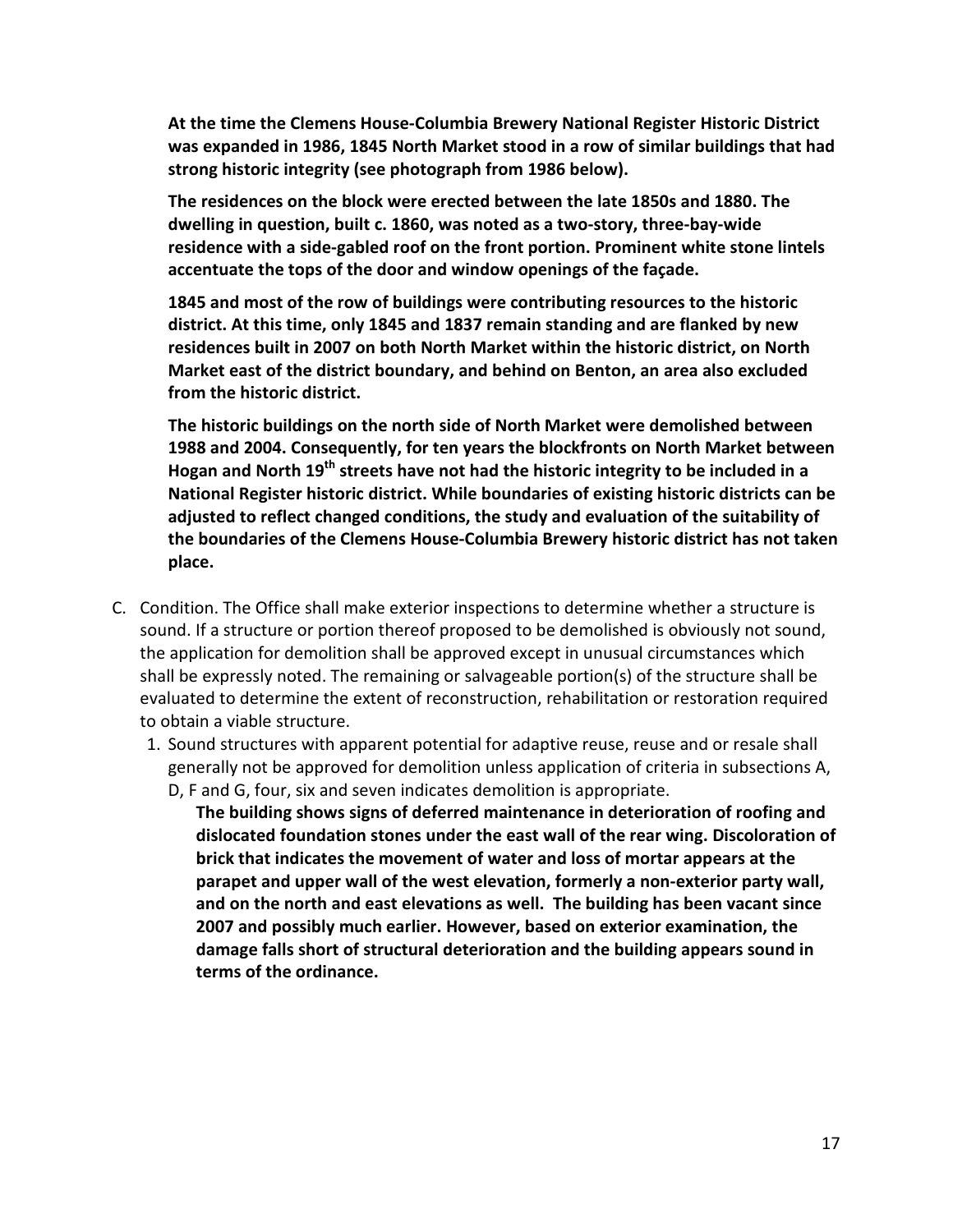2. Structurally attached or groups of buildings. The impact of the proposed demolition on any remaining portion(s) of the building will be evaluated. Viability of walls which would be exposed by demolition and the possibility of diminished value resulting from the partial demolition of a building, or of one or more buildings in a group of buildings, will be considered.

## **Not applicable.**

- D. Neighborhood Effect and Reuse Potential.
	- 1. Neighborhood Potential: Vacant and vandalized buildings on the block face, the present condition of surrounding buildings, and the current level of repair and maintenance of neighboring buildings shall be considered.

**As noted above, the portion of North Market Street in the historic district is dominated by new construction and vacant lots. The new construction in the district is part of a larger group of new homes erected circa 2007 and that new construction establishes the character of North Market and Benton streets between North Florissant and North 19th. The number of vacant lots in the immediate vicinity of 1845 North Market emphasizes the dominance of the new construction.** 

- 2. Reuse Potential: The potential of the structure for renovation and reuse, based on similar cases within the City, and the cost and extent of possible renovation shall be evaluated. Structures located within currently well maintained blocks or blocks undergoing upgrading renovation will generally not be approved for demolition. **While state and/or federal historic tax credits are available to rehabilitate properties in this historic district, little activity of that type has take place recently.**
- 3. Economic Hardship: The Office shall consider the economic hardship which may be experienced by the present owner if the application is denied. Such consideration may include, among other things, the estimated cost of demolition, the estimated cost of rehabilitation or reuse, the feasibility of public or private financing, the effect of tax abatement, if applicable, and the potential for economic growth and development in the area.

**The applicant has not addressed the economics of rehabilitation as he purchased the property with the intent to demolish the building and create a side yard.** 

- E. Urban Design. The Office shall evaluate the following urban design factors:
	- 1. The effect of a proposed partial demolition on attached or row buildings.
	- 2. The integrity of the existing block face and whether the proposed demolition will significantly impact the continuity and rhythm of structures within the block.
	- 3. Proposed demolition of buildings with unique or significant character important to a district, street, block or intersection will be evaluated for impact on the present integrity, rhythm, balance and density on the site, block, intersection or district. **The historic integrity of this blockface, as well as the one opposite it, are so lacking in historic buildings that they would not meet expectations to be included in a**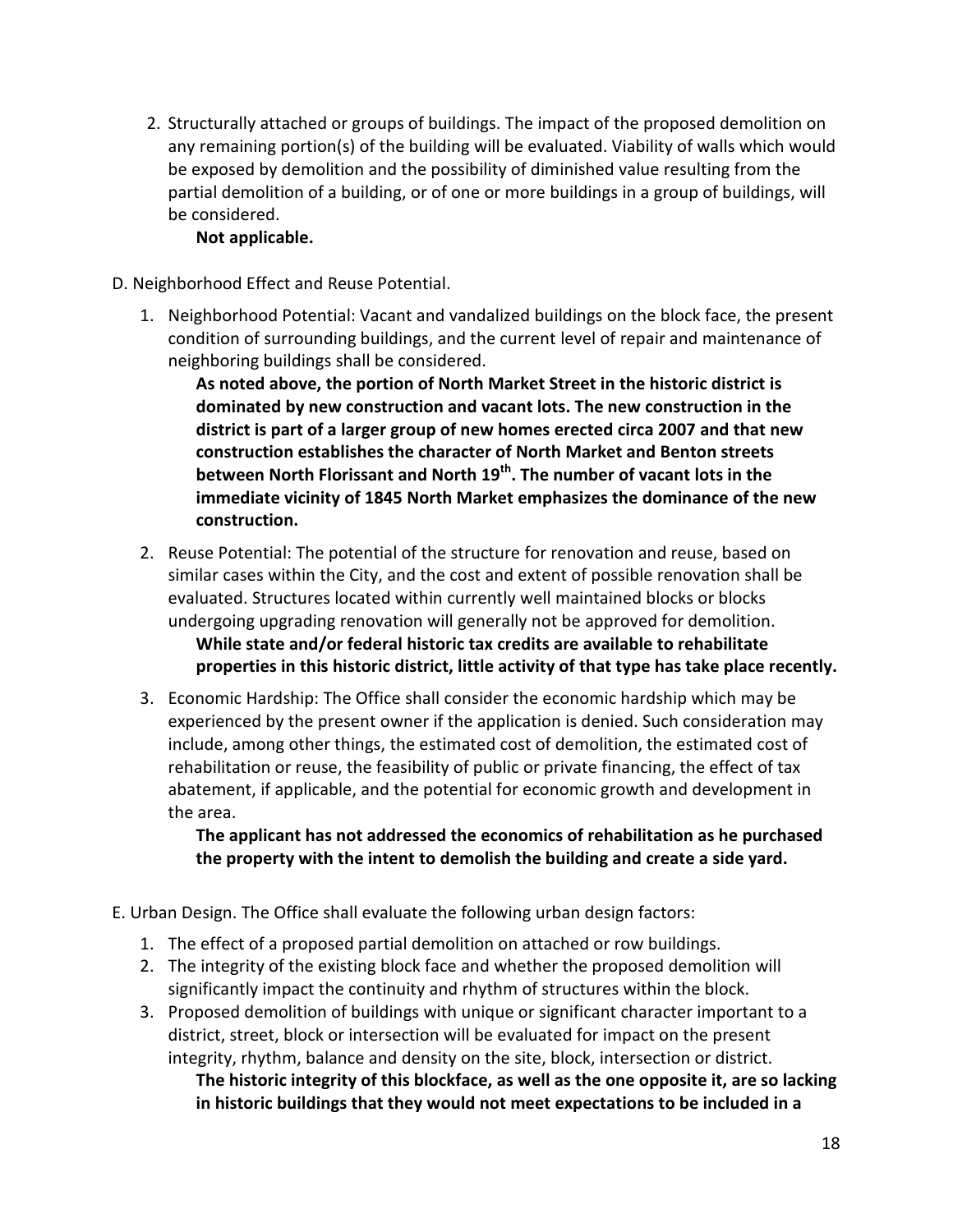## **National Register historic district. The two remaining historic buildings cannot by themselves convey the historic character and continuity that this blockfront once had.**

- 4. The elimination of uses will be considered; however, the fact that a present and original or historic use of a site does not conform to present zoning or land use requirements in no way shall require that such a nonconforming use to be eliminated. **Not applicable.**
- F. Proposed Subsequent Construction. Notwithstanding the provisions of any ordinance to the contrary, the Office shall evaluate proposed subsequent construction on the site of proposed demolition

## **Not applicable. The owner would like to create a side yard.**

G. Commonly Controlled Property. If a demolition application concerns property adjoining occupied property and if common control of both properties is documented, favorable consideration will generally be given to appropriate reuse proposals. Appropriate uses shall include those allowed under the current zoning classification, reuse for expansion of an existing conforming, commercial or industrial use or a use consistent with a presently conforming, adjoining use group. Potential for substantial expansion of an existing adjacent commercial use will be given due consideration.

## **Not applicable.**

H. Accessory Structures. Accessory structures (garages, sheds, etc.) and ancillary structures will be processed for immediate resolution. Proposed demolition of frame garages or accessory structures internal to commercial or industrial sites will, in most cases, be approved unless that structure demonstrates high significance under the other criteria listed herein, which shall be expressly noted.

**Not applicable.** 

# **PRELIMINARY FINDINGS AND CONCLUSION:**

The Cultural Resource Office's consideration of the criteria for demolition led to these preliminary findings:

- 1845 North Market is a contributing resource to the Clemens House-Columbia Brewery National Register Historic District; it is a Merit building under the definition of Ordinance #64689.
- The building stands in a portion of the National Register district that no longer has historic integrity and is not in a Preservation Review District.
- The building appears to be in sound condition although it exhibits the consequences of deferred maintenance and repair.
- State and/or federal historic tax credits are available to assist in the funding of a rehabilitation project.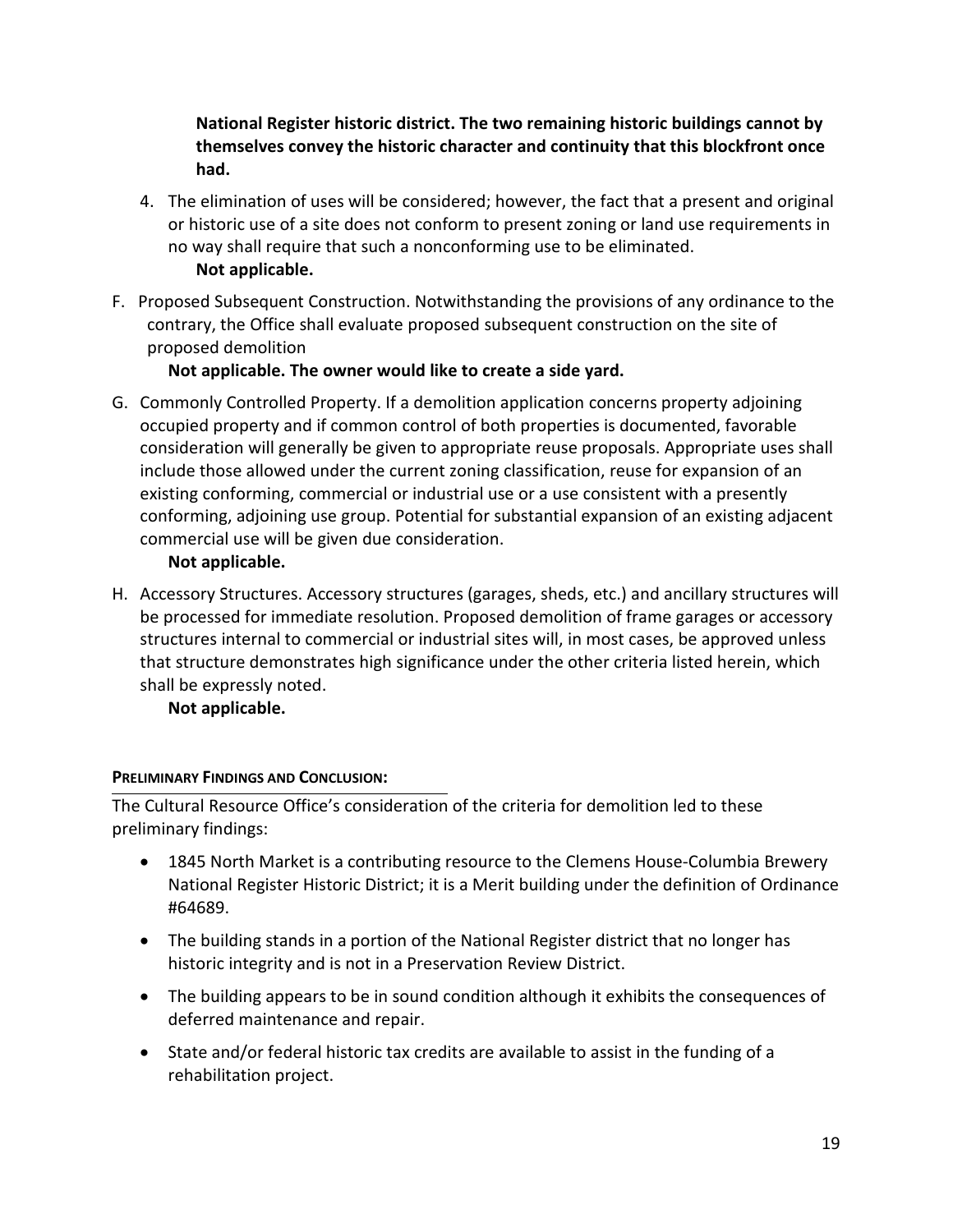- The significant diminishing of the historic character of the North Market blockfront in the historic district through demolition of historic buildings took place between 1988 and 2004.
- The location of the building on a blockfront with historic integrity so weak that it would not meet the requirements for being included in a National Register historic district means that its loss cannot be considered to have the same effect as a building on a blockfront in a historic district with a complement of historic buildings and the urban design created by those structures.
- The owner purchased the property in order to demolish the building that stands a few feet from his 2007 residence and has long been vacant. He is not proposing subsequent new construction.
- Ordinance #64689 states that the demolition of Merit or Qualifying Structures shall not be approved except in unusual circumstances. The unusual circumstance in this case is that the historic integrity of the blockfront is unusually degraded through demolition and new construction, and the blockfront can no longer convey its historic character. Therefore the status of the property had in the past as a Merit building is challenged now by notable changes in the character of the properties in historic district.

### **RECOMMENDATION:**

The Cultural Resources Office recommends that the Preservation Board finds that unusual circumstances exist and overturn the Director's denial of the demolition application for 1845 North Market.



**PHOTOGRAPH IN THE 1986 NATIONAL REGISTER DISTRICT NOMINATION**